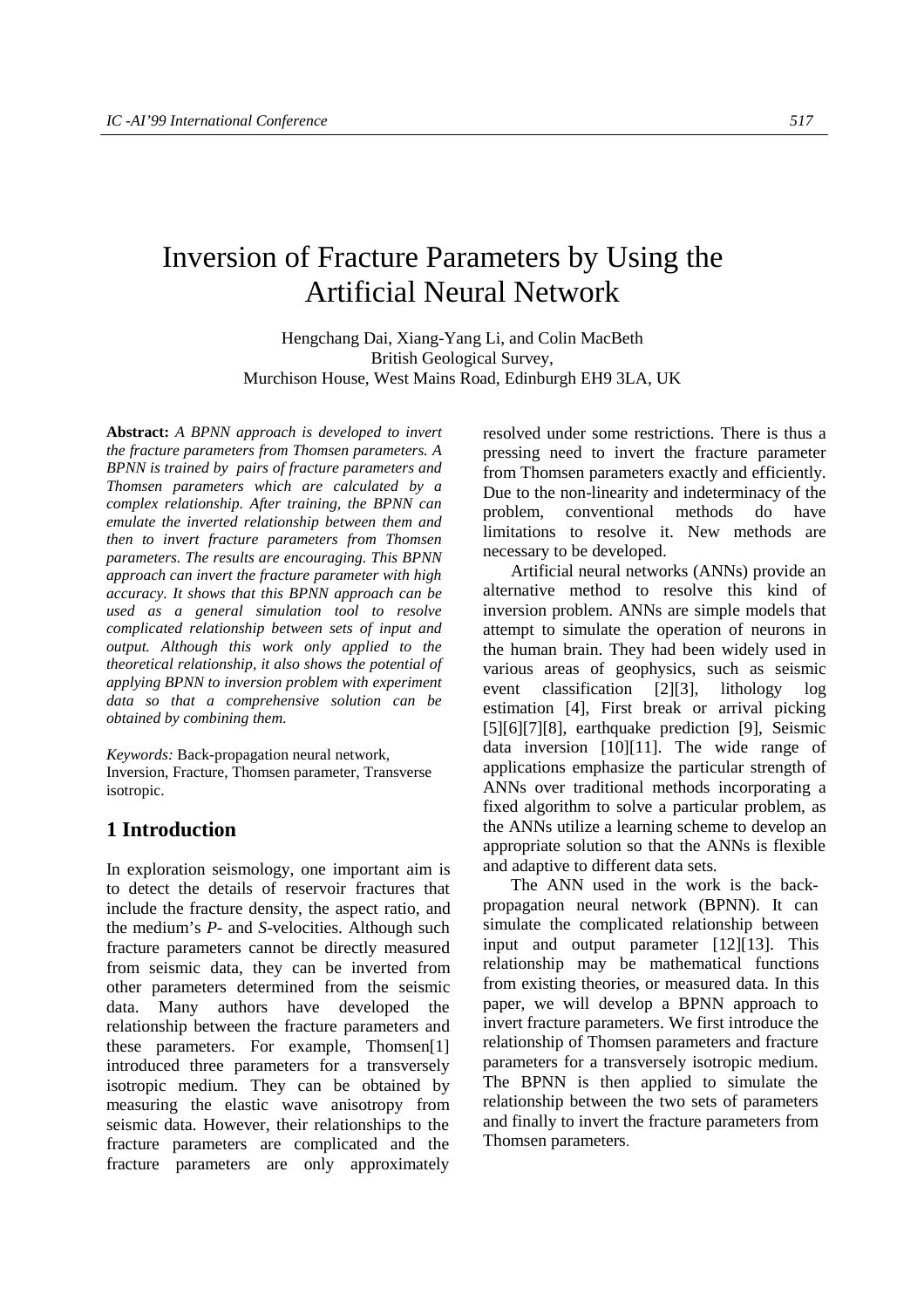## **2 Thomsen parameter and fracture parameters**

A transversely isotropic medium can be considered as an isotropic medium with fractures in it [14]. Its properties can be determined by the fracture density, the fracture aspect ratio, and the *P*- and *S*-wave velocities of the isotropic medium, as well as the *P*-wave velocity of the fluid within the fracture. These fracture parameters can be linked with Thomsen parameters, ε, δ, and  $γ$  [1]. They can be written as:

$$
\varepsilon = \frac{2(1 - r^2)\varepsilon_d M}{1 - r^2 \varepsilon_d M} ; \quad \delta = 2 \frac{\varepsilon_d M - r^2 \varepsilon_d N}{1 - r^2 \varepsilon_d M} ;
$$
  
\n
$$
\gamma = \frac{\varepsilon_d N}{2(1 - \varepsilon_d N)} , \quad N = \frac{16}{3} \frac{1}{3 - 2r^2} ;
$$
  
\n
$$
M = \begin{cases} \frac{4}{3} r^2 r_f^2 & \text{for fluid - saturated fracture} \\ \frac{4}{3} \frac{1}{1 - r^2} & \text{for dry fracture} \end{cases}
$$

Where 
$$
r = \frac{\beta_b}{\alpha_b}
$$
 and  $r_f = \frac{\alpha_b \sqrt{\pi \epsilon_{ar}}}{\alpha_f}$ .  $\alpha_b$  is P-

velocity,  $\beta_b$  *S*-velocity,  $\varepsilon_d$  fracture density,  $\varepsilon_{ar}$ aspect ratio and  $\alpha_f$  fluid velocity.

The advantage of using the Thomsen parameters is that they directly link to the measurable quantities from seismic data. Here, ε and γ are, respectively, the amount of *P* and *S* anisotropy, while  $\delta$  is related to both the amount of anisotropy and the deviation of wavefront from an elliptical shape. The Thomsen parameters give us a way to detect the fracture parameters by measuring the seismic data. Note that Thomsen parameters depend on combinations of the fracture parameters, not the individuals.

Once the Thomsen parameters are observed from seismic data, the fracture parameters might be inverted from Equation 1. Mathematically, the relationship between Thomsen parameters and fracture parameters can be written as:

$$
\varepsilon = F_1(\varepsilon_d, r, r_f)
$$
  
\n
$$
\delta = F_2(\varepsilon_d, r, r_f)
$$
  
\n
$$
\gamma = F_3(\varepsilon_d, r, r_f)
$$
\n(2)

Thus  $F_1^{-1}$ ,  $F_2^{-1}$ , and  $F_3^{-1}$  are the inverse

functions. Unfortunately, it is not easy to obtain the inverse functions because Equation 1 is nonlinear and indeterminate. In order to resolve this, some authors use an approximate method to simplify the problem under restrictions [14]. However, BPNNs can provide an alternative method to simulate the inverse relationship. Here a BPNN approach is developed to invert the fracture parameters from Thomsen parameters. Because, there are no fundamental differences in applying BPNN for the dry fracture and fluid-satuated fracture, for simplicity we only consider the dry fracture case, e.g., inverting only  $\varepsilon_d$  and *Vs/Vp*.

#### **3 Back-Propagation Neural Network**

The BPNN used in this paper is a multi-layer feed-forward neural network trained by the generalized delta rule [15]. It is made up of an input layer, some hidden layers, and an output layer of nodes. Figure 1 shows the BPNN used in this work. Each node has a nonlinear activation function. The outputs of the nodes in one layer are transmitted to nodes in another layer through weighted links, which are applied as simple multiplication scalars, and effectively amplify or attenuate the signals. With the exception of the input nodes, the input to each node is the sum of the weighted outputs of nodes in the previous layer. Each node is then activated in accordance with the summed input using its activation function and a threshold for the



Figure 1. A BPNN structure used for inverting fracture parameters from Thomsen parameters. Three nodes are in the input layer and two nodes in the output layer. Two hidden layers have the same number nodes.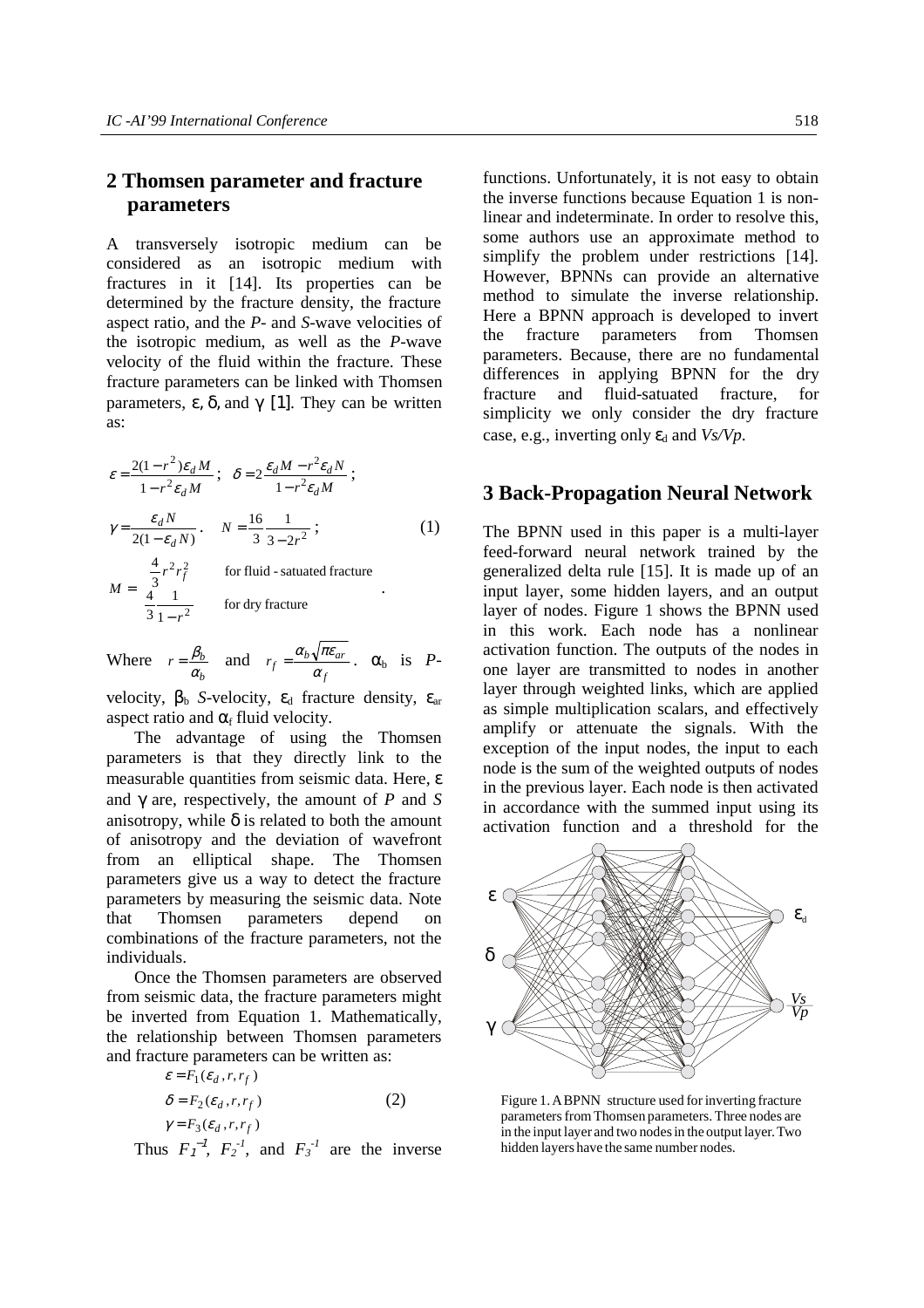function. The inputs to input nodes are the components of the input pattern. The signals feed through the network only in a forward direction.

The ability of a BPNN to solve a problem comes from emulating the natural learning (or training) procedure. The BPNN is trained by using the generalized delta rule. This method attempts to find the most suitable solution (numerical values of weights and thresholds) for a global minimum in the mismatch between the desired output pattern and its actual value for all of the training examples. The degree of mismatch for each input-output pair is quantified by solving for unknown parameters between the hidden and output layer and then by propagating the mismatch backwards through the network to adjust the parameters between the input layer and hidden layer. After training, the set of weights and thresholds in the network are now specifically tailored to "remember" each input and output pattern and can consequently be used to recognize or generate new patterns given an unknown input.

## **4 The approach**

In this approach, a BPNN will be used to simulate the inverse relationship between the fracture parameters and Thomsen parameters. The training dataset, a set of input-output pairs is created by using Equation 1 to calculate the Thomsen parameters for a set of given fracture parameters. These input-output pairs simulate Equation 1. To obtain the inverse relationship, we set the Thomsen parameters as input and the fracture parameters as the output during training. Once trained, the relationship between the input and output of the BPNN simulates the inverse relationship between the fracture parameter and Thomsen parameters and this trained BPNN can be used to invert fracture parameters from measured Thomsen parameters.

### **4.1 Selecting the training dataset**

The most important thing is to select the suitable training dataset, a set of input-output patterns. The Thomsen parameters,  $\varepsilon$ ,  $\delta$  and  $\gamma$  are calculated from given fracture parameters,  $\varepsilon_d$  and *Vs/Vp* by using the Equation 1. Although, mathematically, both  $\varepsilon_d$  and r can have a value ranging between zero and one, the real data cannot reach the boundary values. Here, we select  $\varepsilon_d$  from 0.04 to 0.40 with increment of 0.04 and *Vs/Vp* from 0.1 to 0.8 with increment of 0.05 Figure 2 shows the training dataset. ε



Figure 2. The relationship between the fracture The asterisk (\*) indicates the training data pair. parameters and Thomsen parameters. ε,  $δ$ , and  $γ$  are calculated by using Equation (1) for given  $V_s/V_p$  and  $\varepsilon_d$ .

#### **4.2 Selecting the structure of BPNN**

The BPNN used has four layers and is trained by generalized delta rule [15]. The inputs to the BPNN are the Thomsen parameters: ε, δ and γ.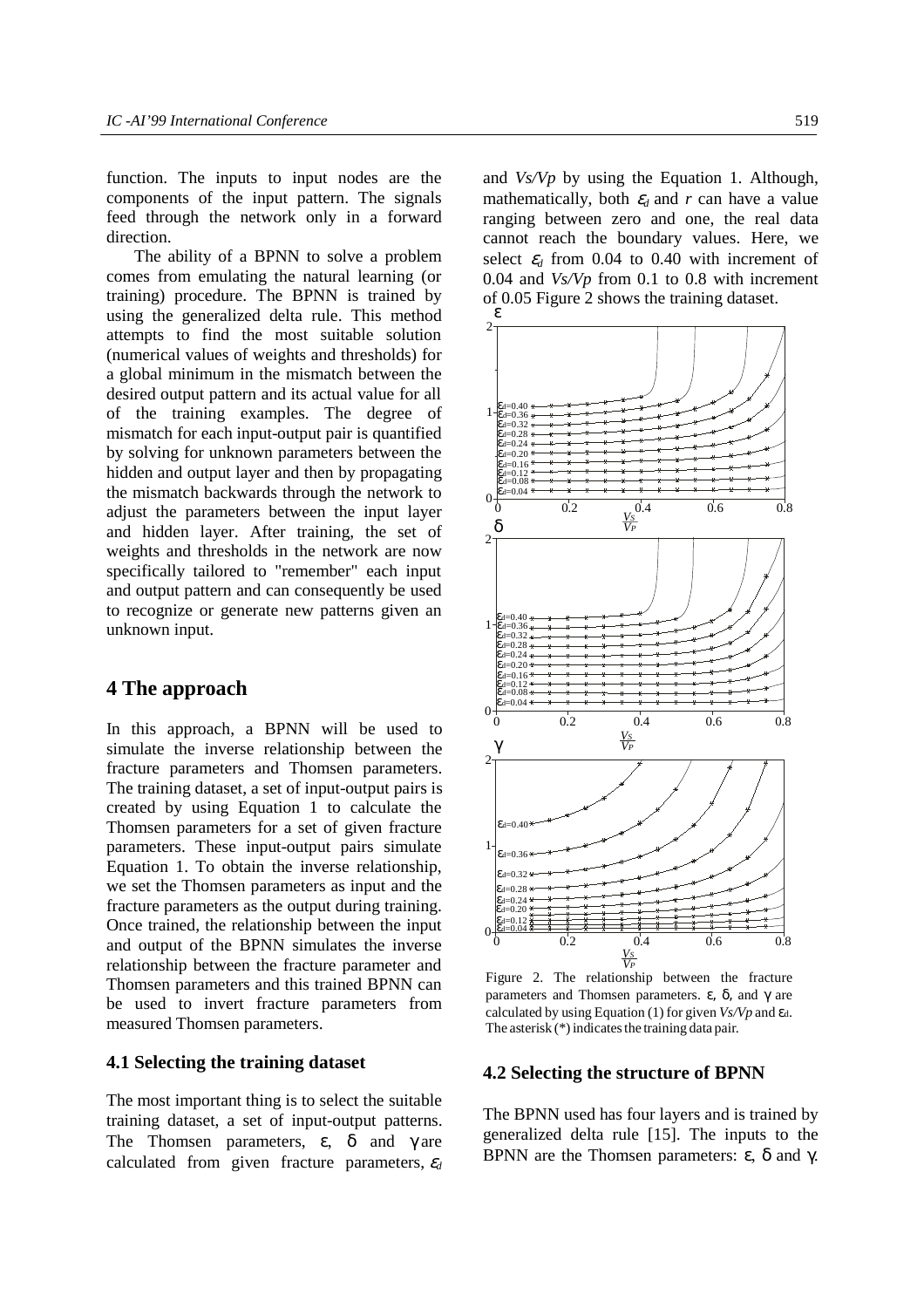The outputs from the BPNN are  $\varepsilon_d$  and *Vs/Vp*. (Figure 1) This means the input layer has three nodes and the output layer has two nodes. The numbers of hidden nodes depends on various factors such as input nodes, output nodes, training pattern numbers, and the performance of the BPNN. There is no fixed generic relationship between the number and these factors [16]. Their numbers are usually chosen after a process of trial and error with different training runs. Generally, we know that the learning cannot converge with too small hidden nodes and too many hidden nodes result in an over-trained problem. In order to select a suitable structure, we trained several BPNNs with different hidden nodes. Figure 3 shows the training results. From this we can find that for the BPNN with 10 hidden nodes, the error curve is smooth and gradually decreases. For the BPNN with 6 or 8 hidden nodes, the system error is large and not stable. Although the system error is smaller for the BPNN with 12 or 14 hidden nodes than that for the BPNN with 10, the curve oscillating. Even there is a big jump at iteration=165000 for BPNN with 8 and 14 hidden nodes. It shows that there exists a optional structure for this inversion problem. Finally ten nodes are selected for both two hidden layers in this approach.



Figure 3. The system error against the iteration number during training procedure for BPNNs with different hidden nodes. Each BPNN has two hidden layer with the same nodes.

## **5 Results and discussions**

#### **5.1 Training Procedure**

According the above, we select 126 pairs of input-output patterns (Figure 2) to train the

BPNN. The learning rate, 0.7 and the momentum rate 0.9 are selected because the two values commonly used [17]. The training took 200,000 iterations (about two hours on a Sun Ultra 1 station) with system error 0.000052.

#### **5.2 Testing procedure**

#### **5.2.1 Testing for training data**

After training, we feed the training dataset to the BPNN again to check its performance. Figure 4 shows the performance of the trained BPNN for the training dataset. Each plot in Figure 1 shows the comparison between the desired output and BPNN output for given Thomsen parameters. For  $\varepsilon_{d}$ , the BPNN output precisely match the desired output. Only a few of them were in disagreement. For *Vs/Vp,* most are matched well with a few of them mismatch when  $\varepsilon$ ,  $\delta$ ,  $\gamma$  and *Vs/Vp* are small. However the overall performance of the trained BPNN is very good.

The mismatch is due to Equation 1 itself. Theoretically, the errors of fracture parameters are:

$$
\Delta(\frac{V_s}{Vp}) \propto \frac{1}{\varepsilon_d (\frac{V_s}{Vp})} [\Delta \varepsilon, \Delta \delta, \Delta \gamma]
$$

and  $(2)$ 

 $\Delta \varepsilon_d \propto [\Delta \varepsilon, \Delta \delta, \Delta \gamma]$ .

When  $\varepsilon_d$  and *Vs/Vp* are small,  $\Delta (Vs/Vp)$  are enlarged. However, for large  $\varepsilon_d$  and  $Vs/Vp$ ,  $\Delta(Vs/Vp)$  is similar with  $\Delta \varepsilon$ ,  $\Delta \delta$ , or  $\Delta \gamma$ .  $\Delta \varepsilon_d$  is always similar with ∆ε, ∆δ, or ∆γ. Because the BPNN is not perfectly trained with small error, this will results large error on  $Vs/Vp$  for small  $\varepsilon_d$ and *Vs/Vp.*

#### **5.2.2 Testing for new data**

In order to test its generating ability, we create another set of input-output pairs calculated by using Equation 1 with different values of Thomsen parameters (Figure 5) Here,  $\varepsilon_d$  are from 0.02 with 0.04 increment and *Vs/Vp* are from 0.125 with 0.05 increment. We then feed the Thomsen parameters into the trained BPNN and the trained BPNN generated its output. Figure 6 shows the performance. For  $\varepsilon_d$ , the error between the BPNN output and desired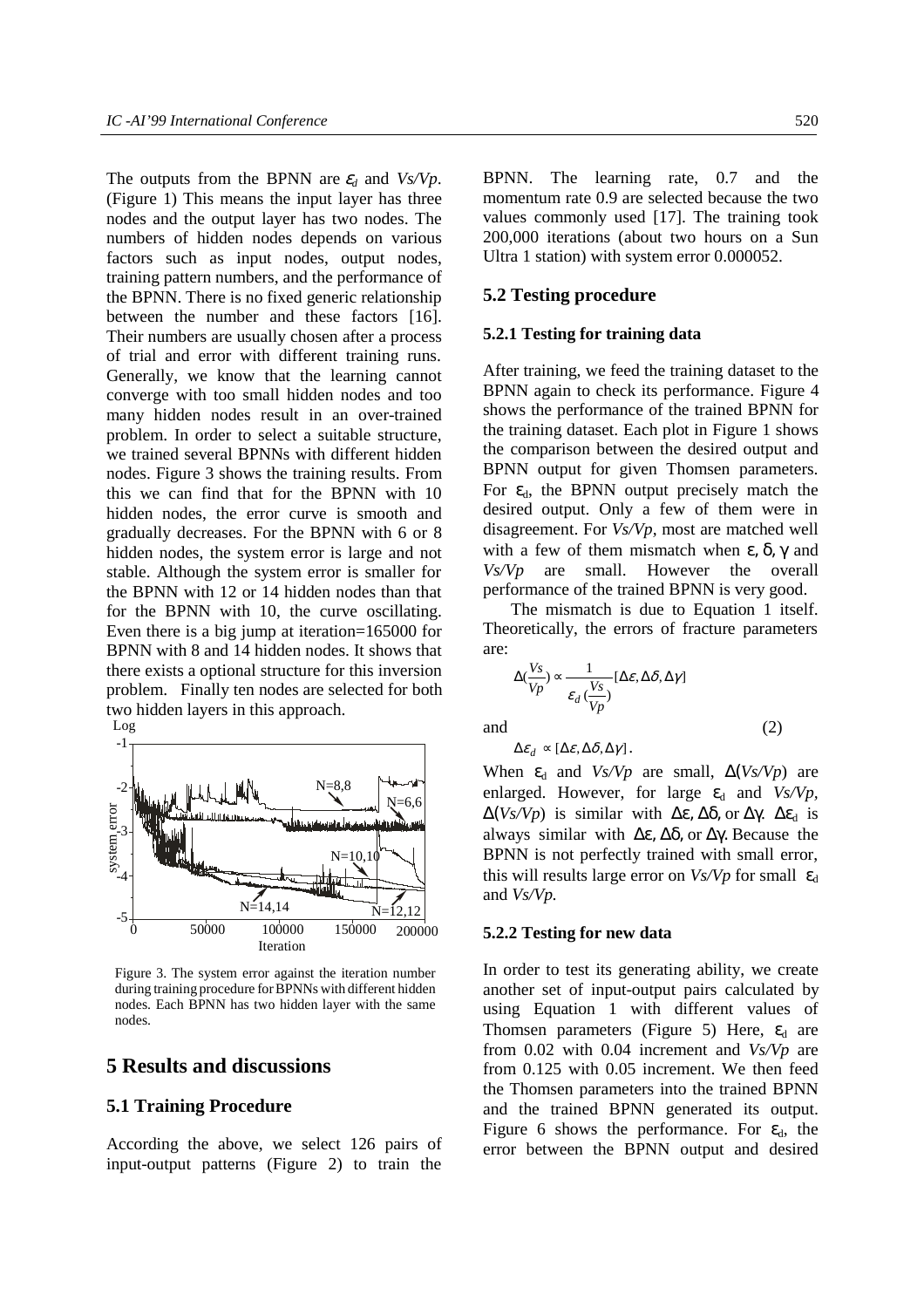

Figure 4. The performance of trained BPNN for the training dataset. The cross is the desired output and the triangle is the BPNN's output

output is similar to the error of training data except few points. For *Vs/Vp,* the error is a little bit larger than the error from the training data, but they are still within the allowed range. We must also note that the error depends on the distribution of training dataset. Although we calculate  $\varepsilon$ ,  $\delta$  and  $\gamma$  by giving  $\varepsilon_d$  and  $V_s/V_p$  the equal increment, the resulting  $ε$ ,  $δ$  and  $γ$  do not have the equal increment which is proportional to the value of  $\varepsilon_d$  and *Vs/Vp*, the resulted density of training data points is not equal. In the area of high density, the BPNN is well trained, and the error is small. Otherwise, the error is large. It shows that the training dataset play an important role in the BPNN performance. This also gives us a clue to improve the BPNN performance by selecting suitable training dataset.

## **6 Conclusions**

We have developed a BPNN approach to invert fracture parameters from Thomsen parameters for the case of dry fracture, The test results show that the trained BPNN can simulate the inverse relationship between the Thomsen parameters and the fracture parameters. This work shows that the BPNN can be used as a general function simulator to define a complicated relationship between sets of input and output.

In this paper, the relationships are formulae from an existing theory. Note that there are different relationships developed by different authors. Using this approach, we can train the BPNN to simulate all of them. We can also train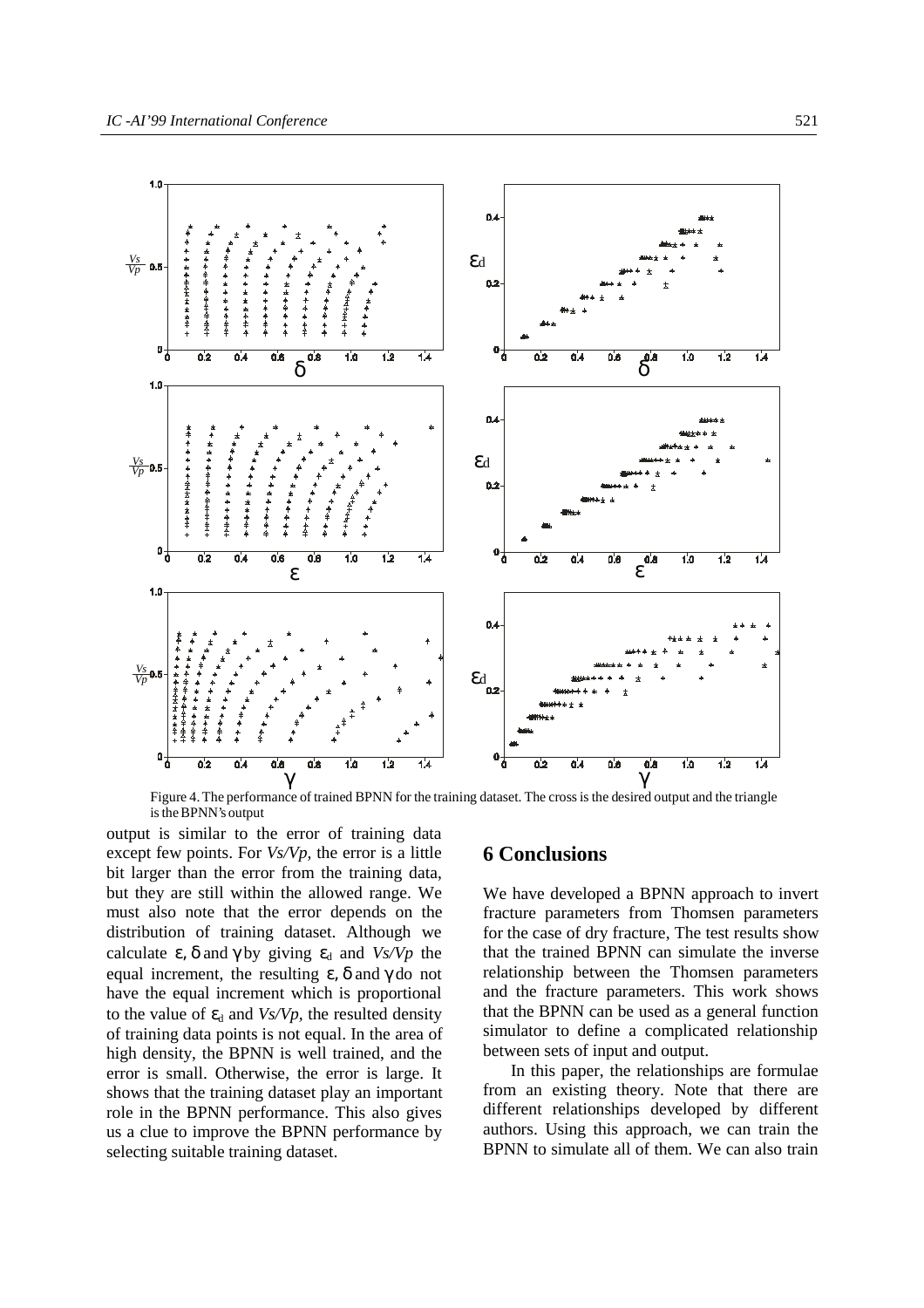a BPNN to simulate a relationship from experimental data. Because every theory has its limitations, we might combine the results from different theories and the experimental data to train a BPNN. This trained BPNN may overcome their limitations to give a comprehensive solution.

This approach yields encouraging results and shows the potential of using the BPNN for the inversion problem. In further work, we need to investigate factors that affect the BPNN performance. We will also apply this inversion approach to the case of fluid-saturated fractures and to experimental data.



Figure 5. The testing dataset. Notation as Figure 3.

## **Acknowledgements**

This work is presented with approval from the Director of the British Geological Survey and EAP sponsors: Amerada Hess, BG plc, BP-Amoco, Chevron, Conoco, Elf UK, ENI-Agip Fina, Mobil, PGS, Phillips, Saga Petroleum, Schlumberger, Shell, Texaco, and Veritas DGC.

## **References**

- [1] Thomsen, L. A., 1986, Weak elastic anisotropy, *Geophysics*, 51, 1954-1966.
- [2] Dystart, P. S. and Pulli, J. J., 1990, Regional seismic event classification at the NORESS array: seismological measurements and the use of trained neural network, *Bulletin of Seismological Society of America,* **80**, 1910- 1933
- [3] Dai, H. C., and MacBeth, C., 1997, Application of back-propagation neural networks to identification of seismic arrival types, *Physics of Earth and planetary Interiors,* **101**, 177-188.
- [4] McCormack, M. D., 1991, Neural computing in geophysics, *Geophysics: The leading Edge of Exploration,* **10,** 11-15, January 1991.
- [5] Murat, M., and Rudman, A., 1992, Automated first arrival picking: A neural network approach, *Geophysical Prospecting*, **40**, 587-604.
- [6] McCormack, M. D., Zaucha, D. E., and Dushek, D. W., 1993, First-break refraction event picking and seismic data trace editing using neural network, *Geophysics*, **58**, 67-78
- [7] Dai, H. C., & MacBeth, C., 1995, Automatic picking of seismic arrivals in local earthquake data using an artificial neural network, *Geophysical Journal International,* **120**, 758-774.
- [8] Dai, H. C., & MacBeth, C., 1997, The application of back-propagation neural network to automatic pick seismic arrivals from single-component recordings. *Journal of Geophysical Research***, 102, No B7,** 15105-15113.
- [9] Feng, X-T, Seto, M, and Katsuyama, K, 1997, Neural dynamic modelling on earthquake magnitude series, *Geophysical*